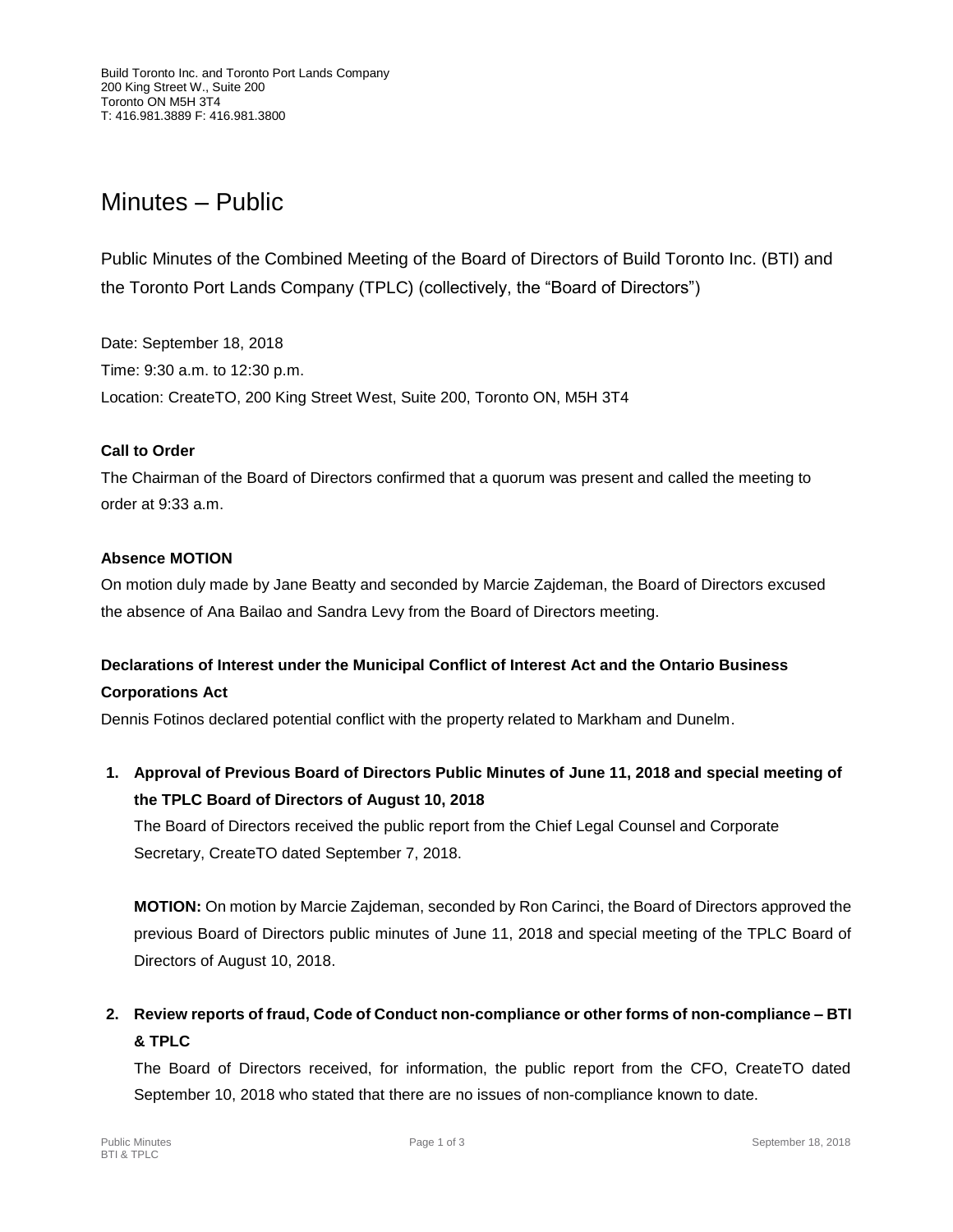# **In Camera MOTION**

On motion by Jane Beatty and seconded by Dino Chiesa, the Board of Directors resolved to close part of the meeting to the public to give consideration to confidential matters according to By-law No. 1 of the Corporations and the Companies' Shareholder Direction at 9:36 a.m.

*During the in camera session, the Board of Directors discussed the following matters:*

- **3. Approval of Previous Board of Directors Closed Session Minutes of June 11, 2018 and special meeting of the TPLC Board of Directors of August 10, 2018** *[ACTION]*
- **4. Q2 2018 Financial Review (CreateTO, BTI, & TPLC)** *[Information]*
	- **a. Q2 2018 Financial Review (Combined, CreateTO, BTI, & TPLC)**
	- **b. Q2 2018 Combined Forecast**

#### **5. BTI Matters**

- **a. Amendment to Agreement of Purchase and Sale - 253 Markham Avenue and 12, 20 and 30 Dunelm Street** *[ACTION]*
- **b. 75 Billy Bishop Leasing Update** *[Information]*
- **c. 2018 Sales Program Update** *[Information]*
- **6. Strategy Discussion Recap & Action Items** *[ACTION]*
- **7. Action Items** *[Information]*
- **8. Other Business: Additional Authorized Signing Officers** *[ACTION]*
- **9.** *In Camera* **with Interim Lead**

#### **10. Forecast**

#### **Adjournment**

**MOTION:** On motion by Dino Chiesa and seconded by David Shiner, the Board of Directors resolved to adopt the recommendations from its closed session and direct that these matters remain confidential in accordance with By-law No. 1 of the Corporations and the Companies' Shareholder Direction. The Board of Directors resumed its public session at 11:38 a.m. and the meeting was adjourned at 11:39 a.m.